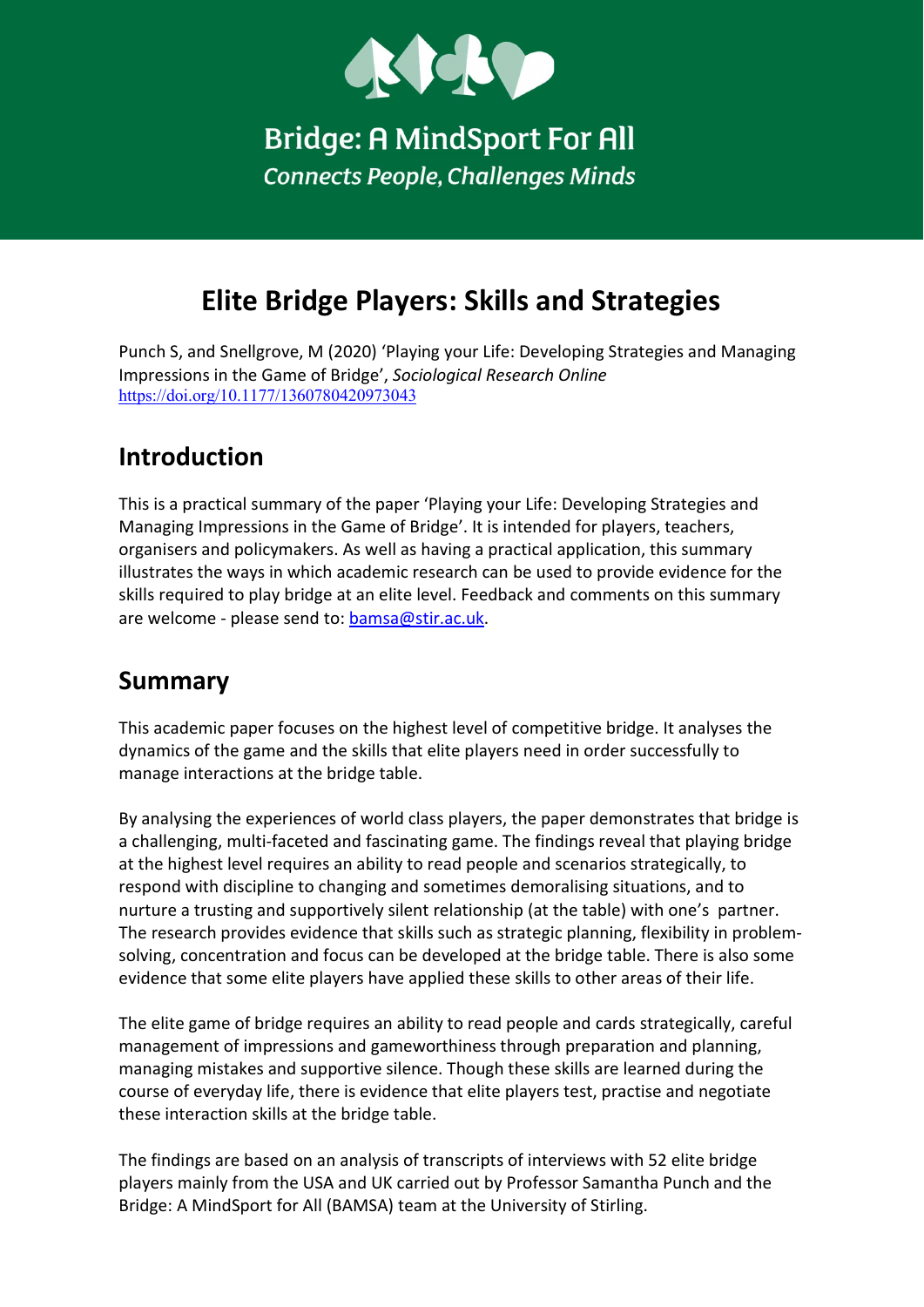# Findings

The views and experiences of elite players, as revealed in the research data, demonstrate the extraordinary complexity of the mindsport bridge and the skills necessary to become a top player. The general consensus among the elite players was, for example, that certain skills are essential for tournament success and can be learned or enhanced through play.

Reading people and play strategically: By closely observing card play and body language, the best players learn to anticipate and often predict the cards their opponents hold and how they might play them. Thoughtful and logical analysis of situations at the table enables players not only to assess the best course of action to achieve their own objectives, but also to find ways to scupper their opponents' plans. Accurately reading a situation involves piecing together several pieces of information, in the same way that a detective follows a trail of clues to solve a mystery.

Responding with discipline: Bridge is a game of mistakes and learning from errors is an important part of becoming a better player. In addition to reading people strategically, successful players respond to events in a disciplined manner and manage the impressions they give off. They learn to anticipate possible reactions and problems that might occur and to prepare accordingly. If (and when) things go wrong, bridge is a game that requires supportive silence in the face of mistakes, and a calm demeanour in the face of difficulties.

Developing trusting relationships: Bridge involves playing in a partnership. Building a strong partnership takes time and effort. It requires empathy and understanding and an ability to support one's partner through mistakes made by both parties. Bridge teaches the value of loyalty, cooperation and mutually supportive relationships. Bridge is a game that requires an unspoken communication in which messages are conveyed through bids made and cards played according to agreed systems. Partnerships develop these methods of communication through practice, discussion and preparation. Practice, practice and more practice is a key element of becoming an elite player in order to avoid mistakes and engage in supportive silence.

# Applying the findings to practice

As some of the interviewees pointed out, the skills that can be learned at the bridge table can be an advantage in other areas of business, personal and social life.

The educational potential of bridge: An ability to weigh up different options and to calculate risk and probability, to make logical assessments of a situation and to plan accordingly are aspects of playing bridge at the highest level. In addition to analytical thinking, elite players learn and practice interpersonal skills, resilience and emotional selfcontrol. They put personal feelings aside in order to get the best for the partnership, and they keep calm in the face of setbacks (their own mistakes and their partner's). Bridge encourages concentration, requiring players to remain focused and not to let distractions affect one's play. That these skills can be learned and practised at the bridge table suggests the educational potential for teaching bridge in schools.